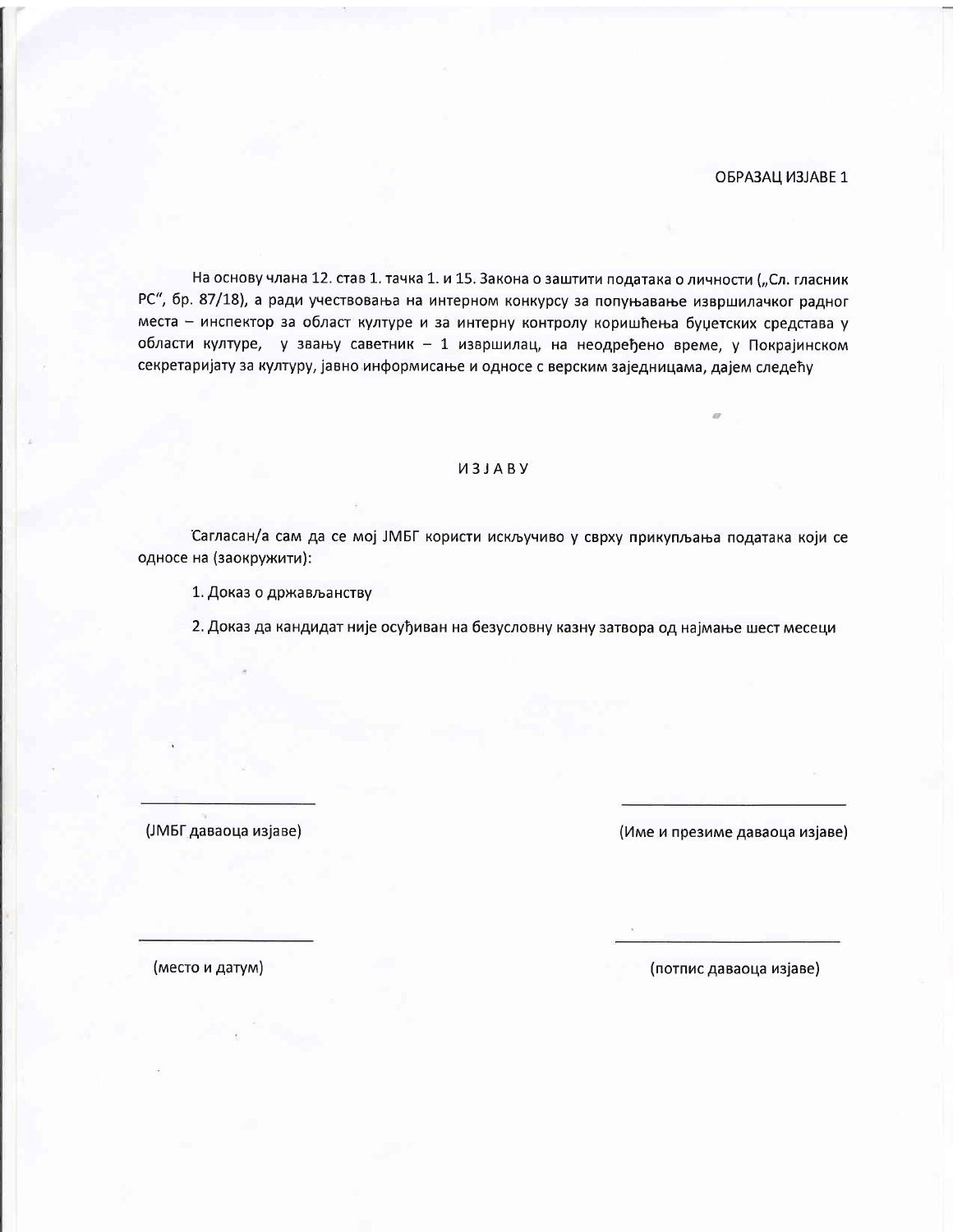На основу члана 103. став 3. Закона о општем управном поступку ("Сл. гласник РС", бр. 18/16 и 95/18 - аутентично тумачење), а ради учествовања на интерном конкурсу за попуњавање извршилачког радног места - инспектор за област културе и за интерну контролу коришћења буџетских средстава у области културе, у звању саветник - 1 извршилац, на неодређено време, у Покрајинском секретаријату за културу, јавно информисање и односе с верским заједницама, дајем следећу

## *M3JABY*

Изјављујем да ћу сам/а за потребе поступка прибавити и доставити, до истека рока за подношење пријава на наведени интерни конкурс, доказ (заокружити):

1. Доказ о држављанству

2. Доказ да кандидат није осуђиван на безусловну казну затвора од најмање шест месеци

(ЈМБГ даваоца изјаве)

(Име и презиме даваоца изјаве)

(место и датум)

(потпис даваоца изјаве)

Сагласно одредби члана 103. став 3. Закона о општем управном поступку ("Сл. гласник РС", бр. 18/16 и 95/18 - аутентично тумачење), у поступку који се покреће по захтеву странке орган може да врши увид, прибавља и обрађује личне податке о чињеницама о којима се води службена евиденција када је то неопходно за одлучивање, осим ако странка изричито изјави да ће те податке прибавити сама. Ако странка у року не поднесе личне податке неопходне за одлучивање органа, захтев за покретање поступка ће се сматрати неуредним.